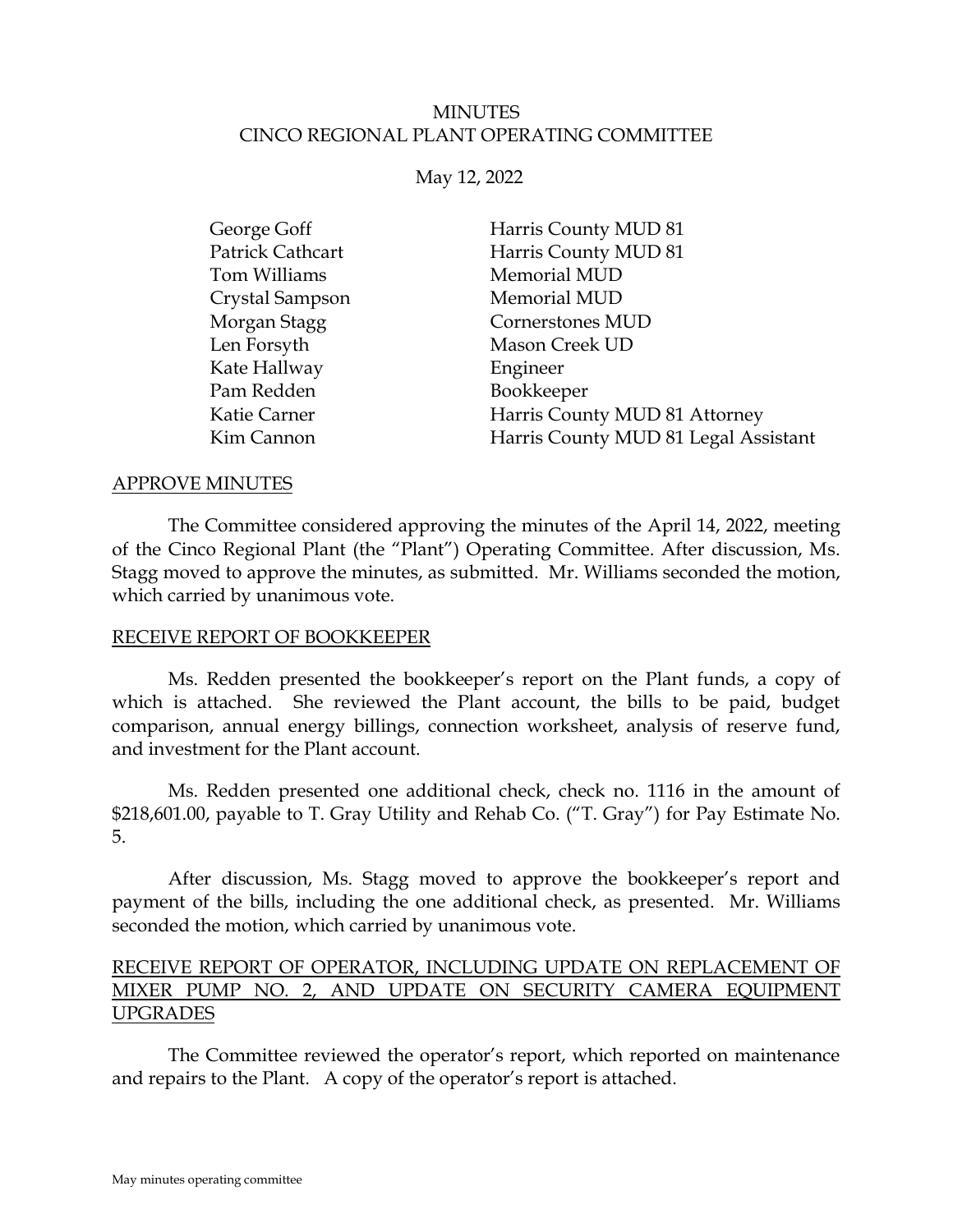Ms. Aelmore updated the Committee on the replacement of mixer pump no. 2 and stated the pump has been installed. Ms. Aelmore noted an insurance claim check was received in the amount of \$14,416.63.

Ms. Aelmore updated the Committee on the status of the security camera upgrades and stated that Fisk Electric has completed the work and provided login information for same.

After review and discussion, Ms. Stagg moved to approve the operator's report. Mr. Williams seconded the motion, which passed unanimously.

#### RECEIVE REPORT OF ENGINEER

Ms. Hallaway presented the engineer's report and reported on the wastewater treatment plant flows for each participant. A copy of the engineer's report is attached.

### CAPITAL IMPROVEMENT PLAN

Ms. Hallaway presented and reviewed the approved project list for Plant Capital Improvement Plan.

# PHASE 4 REHABILITATION OF MAIN INFLUENT TRUNK LINE, INCLUDING PAY ESTIMATES, CHANGE ORDERS, SUBSTANTIAL COMPLETION, AND FINAL ACCEPTANCE

Ms. Hallaway stated the contractor for the rehabilitation of the main influent trunk line is T. Gray. She requested approval of Pay Estimate No. 5 in the amount of \$218,601.00, payable to T. Gray. She noted T. Gray provided an unconditional release from the subcontractor who had filed a materials claim just before last month's Cinco Plant meeting.

# APPROVE PLANS AND SPECIFICATIONS AND AUTHORIZE ADVERTISEMENT FOR BIDS FOR THE TRUNK LINE SANITARY SEWER REHABILITATION, PHASES 5 AND 7

Ms. Hallway stated BGE is currently preparing the plans and specifications for the trunk line sanitary sewer rehabilitation, phases 5 and 7.

### AUTHORIZE DESIGN FOR THE TRUNKLINE MANHOLE REHABILITATION, PHASES 5 & 7

Ms. Hallaway presented and reviewed a proposal for design of the trunkline manhole rehabilitation, phases 5 and 7, project in the amount of \$65,900.00.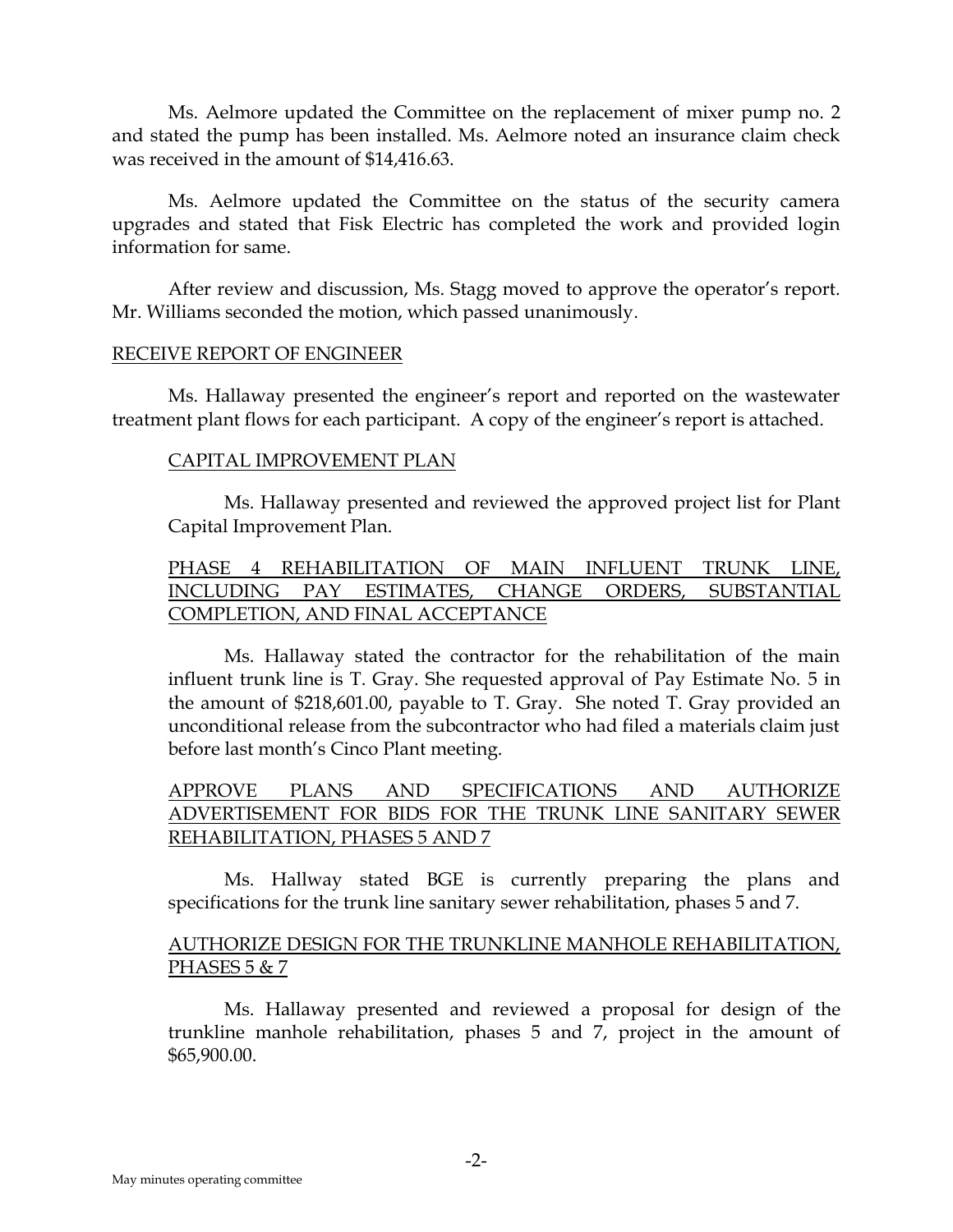### CINCO MUNICIPAL UTILITY DISTRICT NO. 1 EFFLUENT REUSE SYSTEM, INCLUDING DISCUSS RECLAIMED WATER PERMIT APPLICATION

Ms. Hallaway stated BGE has completed updates to the design for the reuse system.

Ms. Carner discussed the status of Cinco MUD 1's Chapter 210 reclaimed water permit application to enable construction and operation of the reclaimed water facilities at the Cinco Regional Sewage Treatment Plant site. She stated that the Texas Commission on Environmental Quality ("TCEQ") at this time, is requiring Memorial Municipal Utility District ("Memorial MUD") to be listed as the producer on Cinco MUD 1's Chapter 210 reclaimed water permit application. She reviewed potential revisions to the Reclaimed Water Agreement that would be required to implement the change. After discussion, Ms. Carner requested that the Committee members discuss the request with each of their Boards and report back next month.

#### WASTEWATER DISCHARGE PERMIT RENEWAL APPLICATION

Ms. Hallaway stated BGE has submitted the application for renewal of the wastewater discharge permit to the TCEQ. She stated the application has been declared administratively complete.

Following review and discussion, and based on the engineer's recommendation, Ms. Stagg moved to (1) approve the engineer's report; (2) approve Pay Estimate No. 5 in the amount of \$218.601.00; and (3) approve the proposal in the amount of \$65,900.00 from BGE for design of the trunkline manhole rehabilitation project, phases 5 and 7 and authorize design of same. Mr. Williams seconded the motion, which carried by unanimous vote.

There being no further business to come before the Committee, the meeting was adjourned.